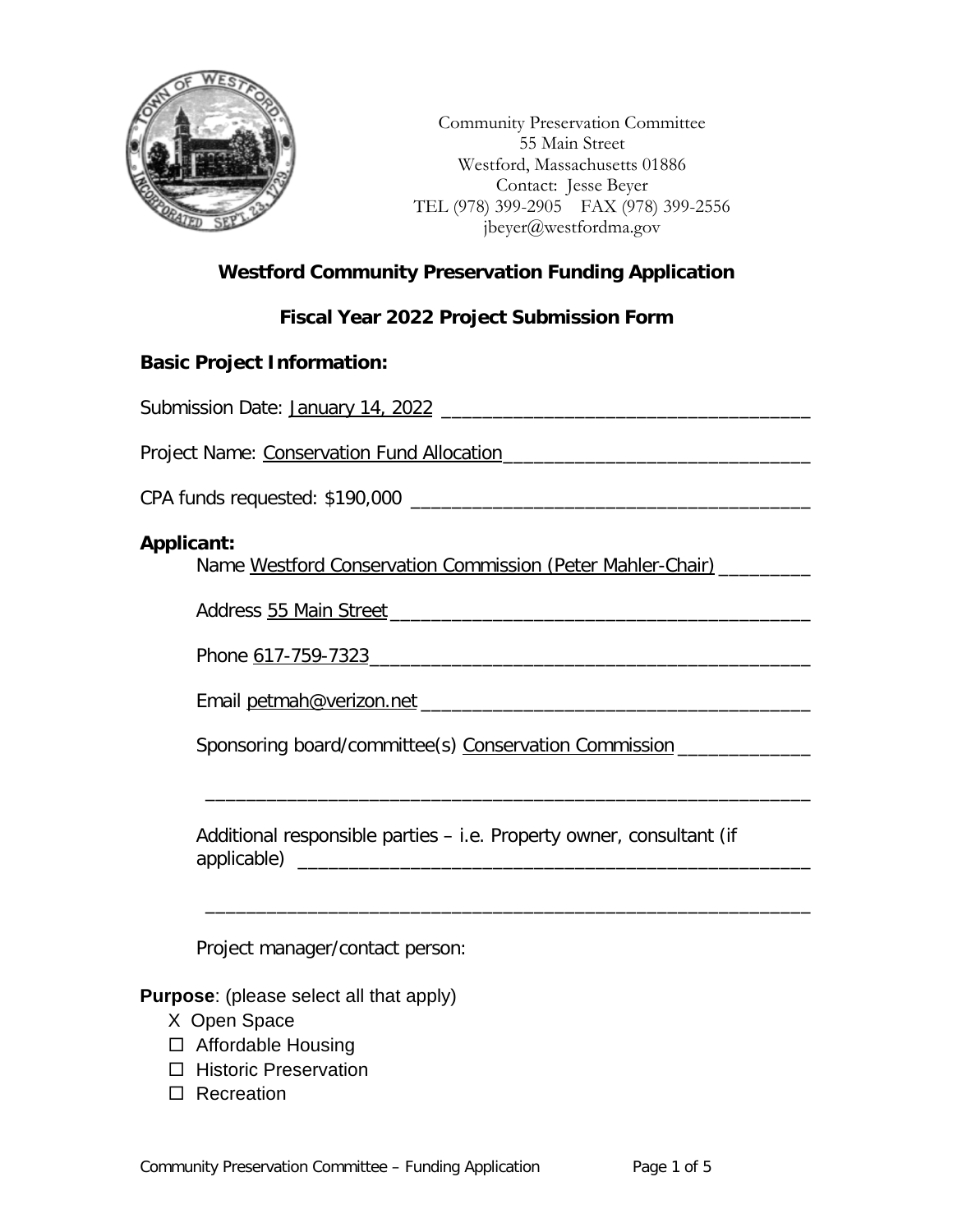## **Project location/address:**

Assessor information: (map/block/lot id) as applicable: N/A

Ownership/care and custody information: N/A

Deed restrictions required:

- X Conservation
- $\Box$  Housing
- □ Historic Preservation

**Budget:** Complete budget (attach as necessary) \$190,000

Percent of total budget requested from Community Preservation funds:

Funds are for allocation to the Conservation Trust Fund for use in future land purchases. No specific parcel is proposed for purchase at this time.

Other funding sources (committed/applied/planned): None

Anticipated annual income/expenses: None

Recurring expenses (i.e. Maintenance): None

Taxpayer impact: None

## **Procurement: Projects over \$10,000**

Please explain how you intend to comply with all applicable public procurement laws for the purchase of supplies/services related to this project funding request.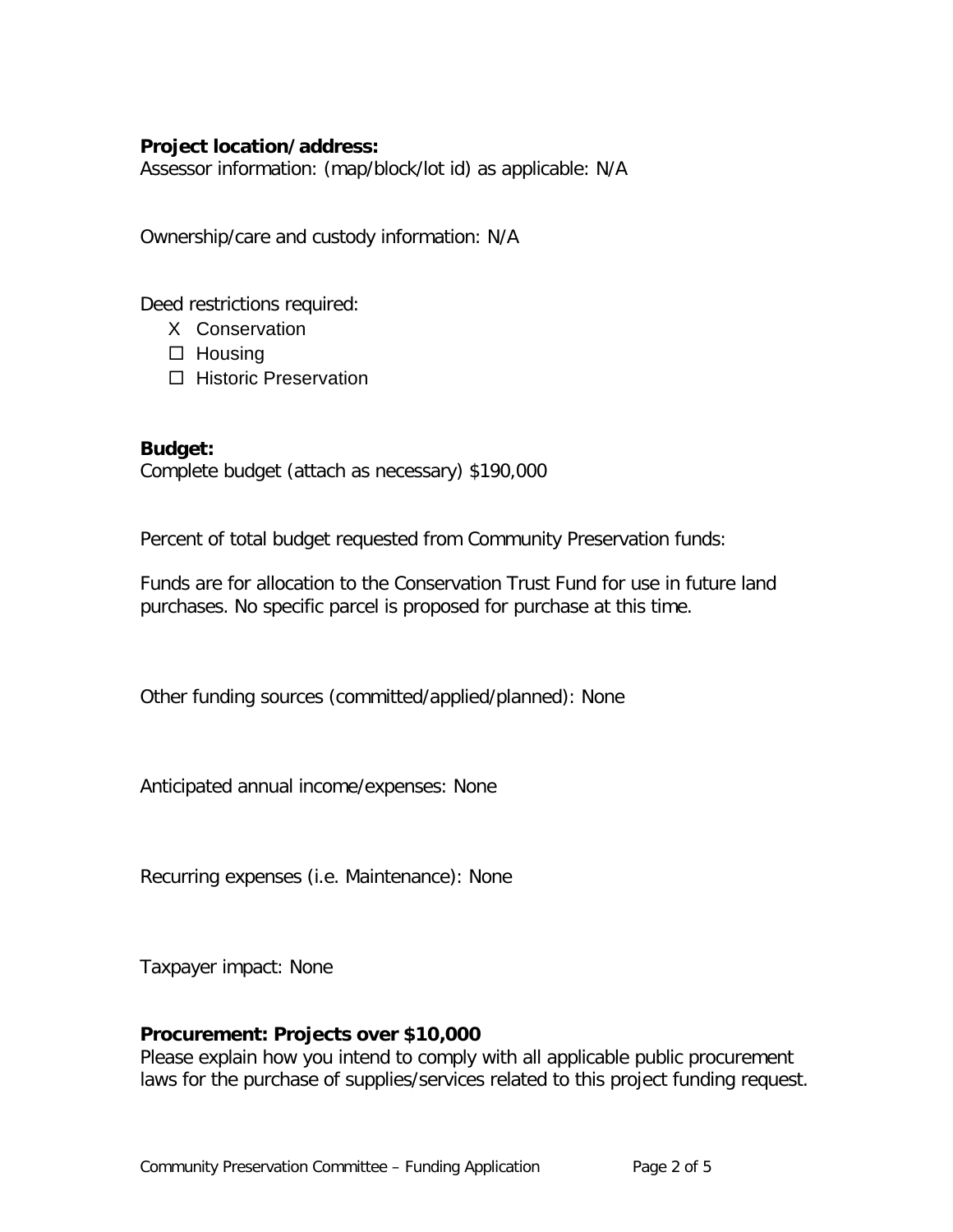## All funds to purchase property are based on the independently appraised value of the property

#### \_\_\_\_\_\_\_\_\_\_\_\_\_\_\_\_\_\_\_\_\_\_\_\_\_\_\_\_\_\_\_\_\_\_\_\_\_\_\_\_\_\_\_\_\_\_\_\_\_\_\_\_\_\_\_\_\_\_\_\_\_\_\_\_\_ **Timeline:**

Proposed Start Date: N/A\_\_\_\_\_\_\_\_\_\_\_\_\_\_\_\_\_\_\_\_\_\_\_\_\_\_\_\_\_\_\_\_\_\_\_\_\_\_\_\_\_\_\_\_\_

Proposed Completion Date: N/A \_\_\_\_\_\_\_\_\_\_\_\_\_\_\_\_\_\_\_\_\_\_\_\_\_\_\_\_\_\_\_\_\_\_\_\_\_\_\_

## **Endorsement by applicable boards/commissions/community groups:**

- $\Box$  Affordable Housing Committee and/or Housing Authority
- □ Cemetery Commission
- X Conservation Commission
- $\Box$  Historic Commission
- □ Parks and Recreation Commission
- □ Planning Board
- □ Water Commission
- $\Box$  Other

## **Project Description and Goals:**

**Please describe project**. In proposal, please include how this project impacts Westford's citizens and addresses Westford's current and/or future needs? How does this project preserve Westford's character and meet its preservation goals? Why should this project be funded this year? (Use as many additional pages as necessary)

Please see attachment

If this application is submitted outside of the usual funding cycle, please explain why.

**List of Attachments**: (including but not limited to photos, plans, maps, quotes, costs, estimates, letters of endorsement)

Conservation Fund Allocation Project 2022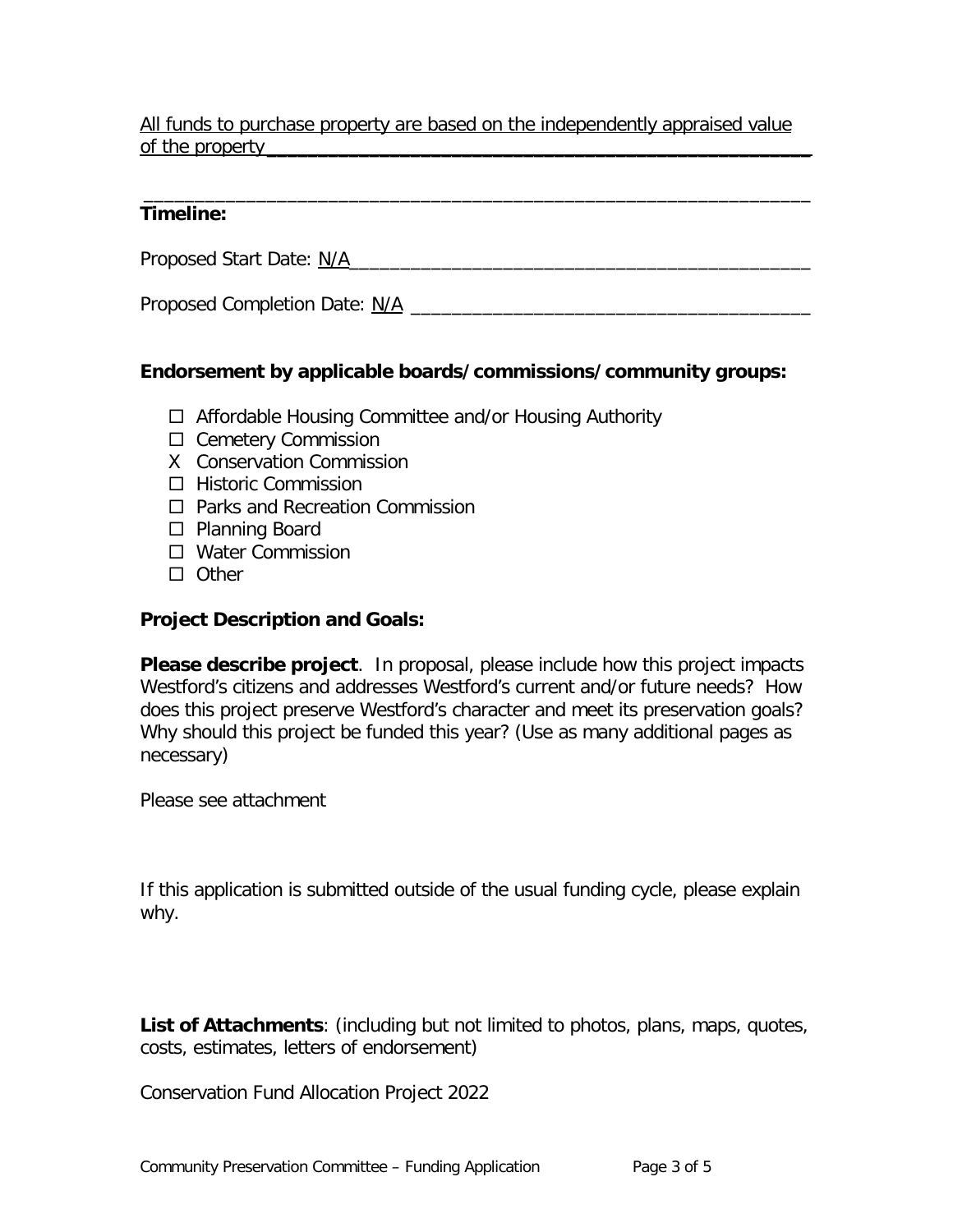## **Applicant Signatures/Date:**

Peter H. Mahler \_\_\_\_\_\_\_\_\_\_\_\_\_\_\_\_\_\_\_\_\_\_\_\_\_\_\_\_\_\_\_\_\_\_\_\_\_\_\_\_\_\_\_\_\_\_\_\_\_\_\_\_

January 14, 2022 \_\_\_\_\_\_\_\_\_\_\_\_\_\_\_\_\_\_\_\_\_\_\_\_\_\_\_\_\_\_\_\_\_\_\_\_\_\_\_\_\_\_\_\_\_\_\_\_\_\_\_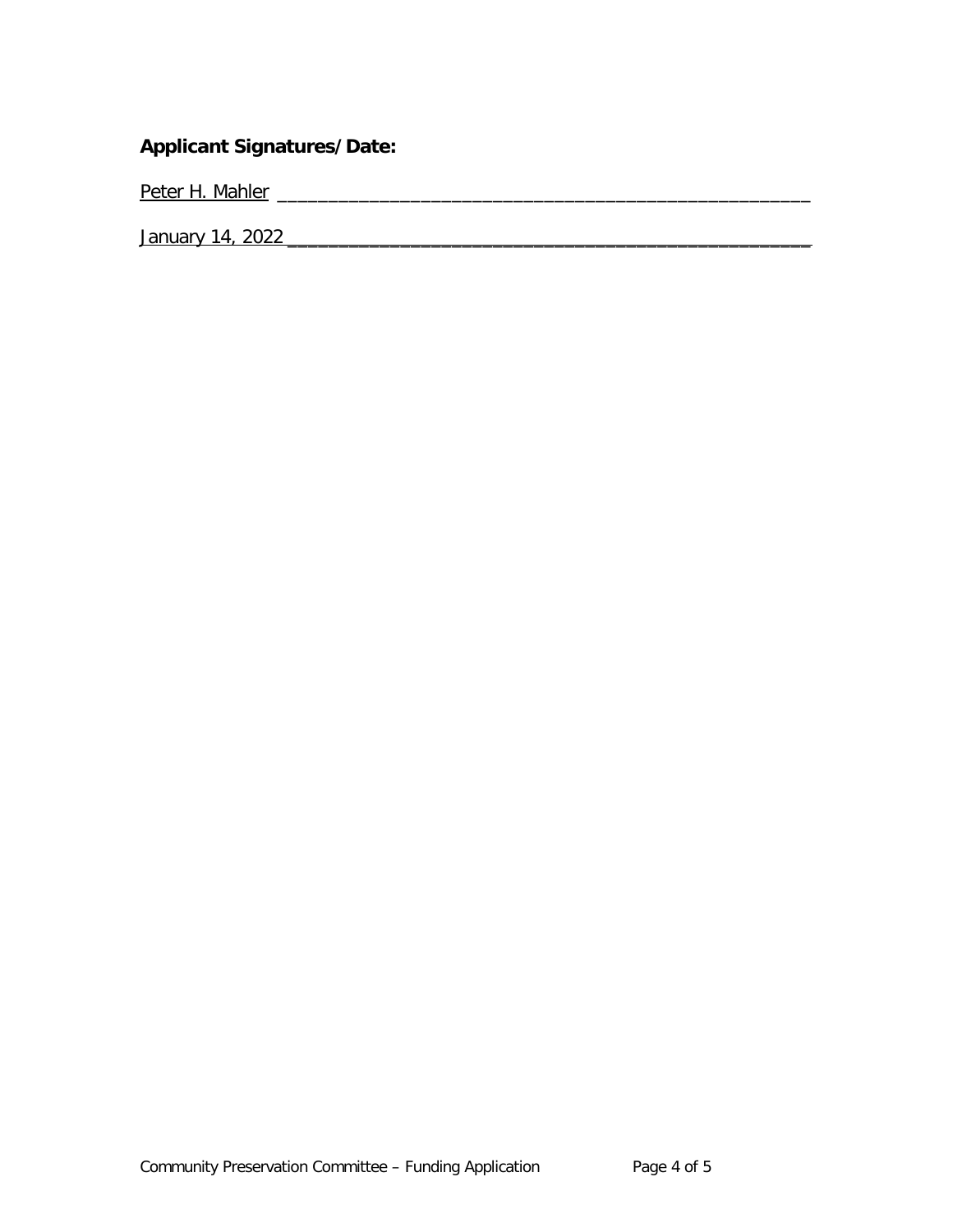|  |  | For Community Preservation Committee Use Only |  |  |
|--|--|-----------------------------------------------|--|--|
|--|--|-----------------------------------------------|--|--|

| Committee vote:                             |  |  |  |  |
|---------------------------------------------|--|--|--|--|
|                                             |  |  |  |  |
|                                             |  |  |  |  |
|                                             |  |  |  |  |
|                                             |  |  |  |  |
| Recommendation from Committee:              |  |  |  |  |
|                                             |  |  |  |  |
|                                             |  |  |  |  |
| Recommended for Town Meeting consideration: |  |  |  |  |
| Spring _________________________            |  |  |  |  |
|                                             |  |  |  |  |
| Special ________________________            |  |  |  |  |
| Year                                        |  |  |  |  |
|                                             |  |  |  |  |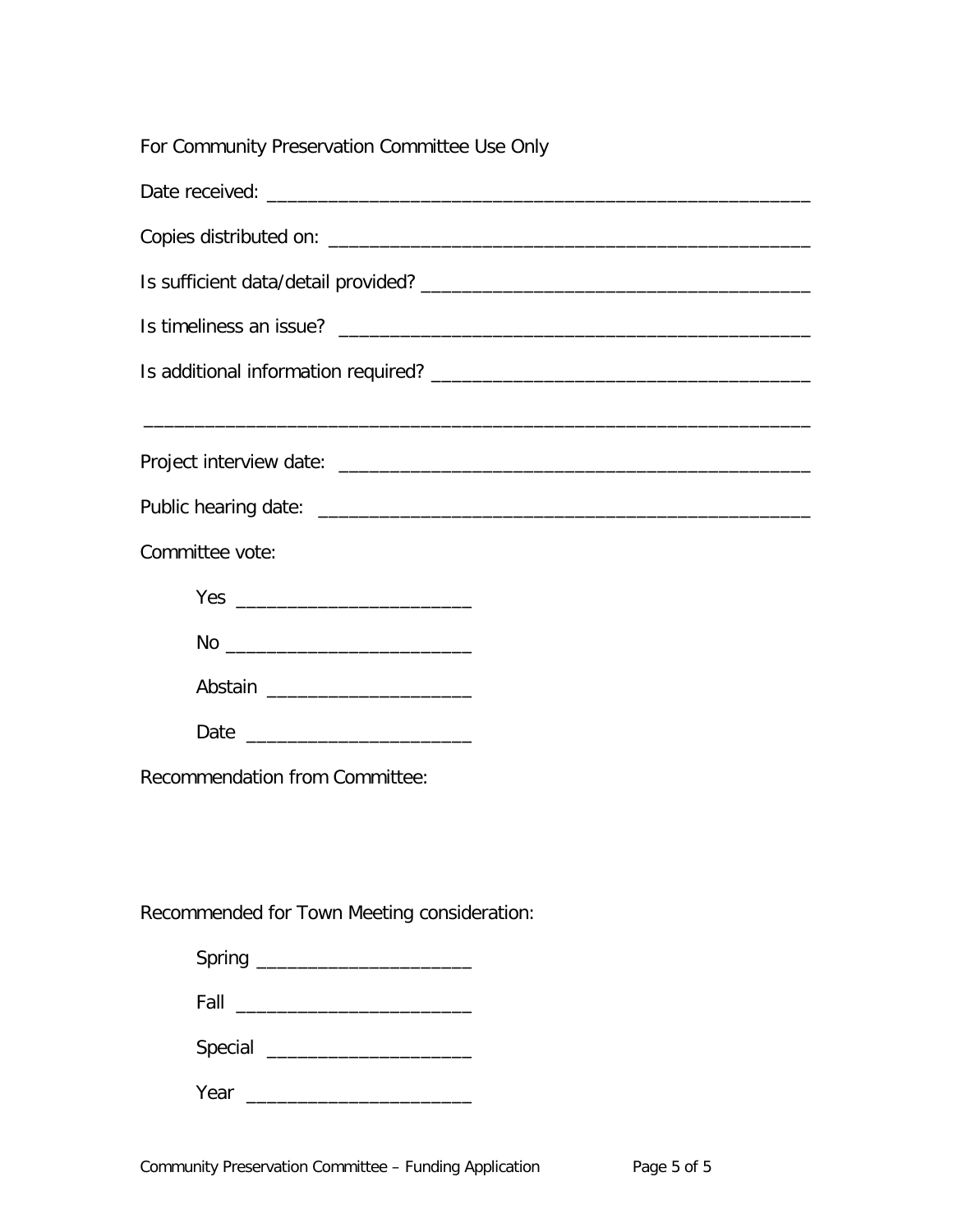# **Attachment Conservation Commission Community Preservation Funding Application**

## **Conservation Fund Allocation Project, 2022**

The Conservation Trust Fund, authorized by MGL Ch. 40 S8C was adopted by Town Meeting to provide resources for conservation land acquisition and maintenance. Administered by the Conservation Commission, over the years it has played a critical role in the purchase of hundreds of acres of open space land. In addition to covering the cost of the land, it has also been used to pay for appraisals, surveys, title searches and other legal costs of land acquisition

Preservation of the Town's wild and rural heritage has always been an important priority of its residents, as identified by surveys prepared during preparation of the Town's Open Space and Recreation Plan and Master Plan. This has been a commitment reaffirmed by Town meeting votes for acquisition of such large parcels as East Boston Camps and the Stepinski parcel.

 The advantages to placing these monies in a separate account for the Conservation Commission are:

- 1) The Commission works closely with both the Westford Land Preservation Foundation and The Westford Conservation Trust that are continuously looking for property owners who are interested in preserving the rural character of their lands.
- 2) The Commission can act quickly without having to wait for Town Meeting approval if it has available funds to either purchase or place a Conservation Restriction on these smaller parcels.

Prior to the CPA, the Trust fund received appropriations from Town Meeting on a fairly regular basis, so as to maintain a balance of several hundred thousand dollars. In recent years, similar allocations have been approved from the Community Preservation Fund. The Commission submitted proposals for \$150,000 for CPA funding in the fall of 2003, for \$190,000 for funding in the fall of 2004, for \$190,000 in the spring of 2007, \$190,000 each in the spring of 2009 -2014, 2016 -2017 and 2020- 2021 to augment the Conservation Fund. These proposals were approved by the CPC and subsequently approved at Town Meetings in the fall of 2003 and 2004 and spring of 2007, 2009-2014, 2016-2017 and 2020-